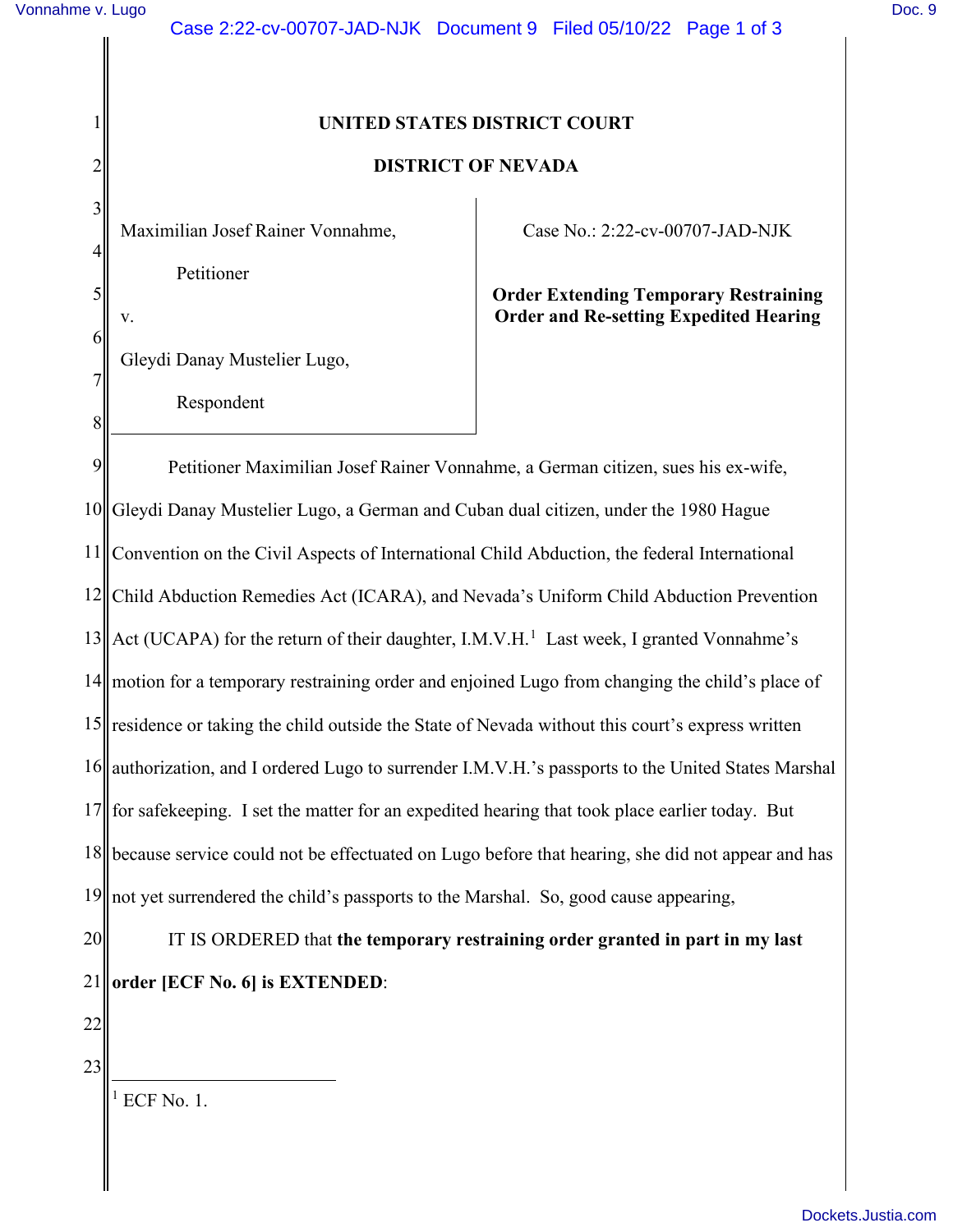1 2 3 4 5 6 7 8 9 10 11 12 13 14 15 16 17 18 19 20 21 22 • Lugo, her agents, and all others acting in concert with her, are **HEREBY ENJOINED** from taking I.M.V.H. or allowing the child to be taken outside the State of Nevada without express written authorization from this court. **The court will not hesitate to order the arrest of any person who violates this injunction**. • Lugo, her agents, and all others acting in concert with her are **FURTHER ENJOINED** from concealing I.M.V.H. or changing the child's physical place of residence without express written authorization from this court. • Lugo must deliver to the United States Marshal, for safekeeping, any and all passports for I.M.V.H. that are in respondent's possession, custody, or control, including any issued in both Lugo and the child's names, along with a copy of this order **by 4:30 p.m. on Wednesday, May 18, 2022**. The United States Marshal's office is located at **Suite 2058 on the second floor of the Lloyd D. George United States Courthouse, 333 South Las Vegas Blvd, Las Vegas, Nevada, 89101**. Lugo must further notify the United States Marshal if she knows of any person having possession of such a passport. The United States Marshal is authorized to receive and to hold any such passport pending further instructions from this court. • **This injunction will expire at 5:00 p.m. on Wednesday, May 18, 2022, unless extended for good cause**. IT IS FURTHER ORDERED that the expedited merits hearing is **CONTINUED**.It is rescheduled for **Wednesday, May 18, 2022, at 1:00 p.m. in Courtroom 6D of the Lloyd D. George United States Courthouse, located at 333 South Las Vegas Blvd, Las Vegas, Nevada, 89101, before Judge Jennifer A. Dorsey**. At that time, the court will hear any

23 arguments for extending, modifying, or dissolving this injunction. Any written submissions